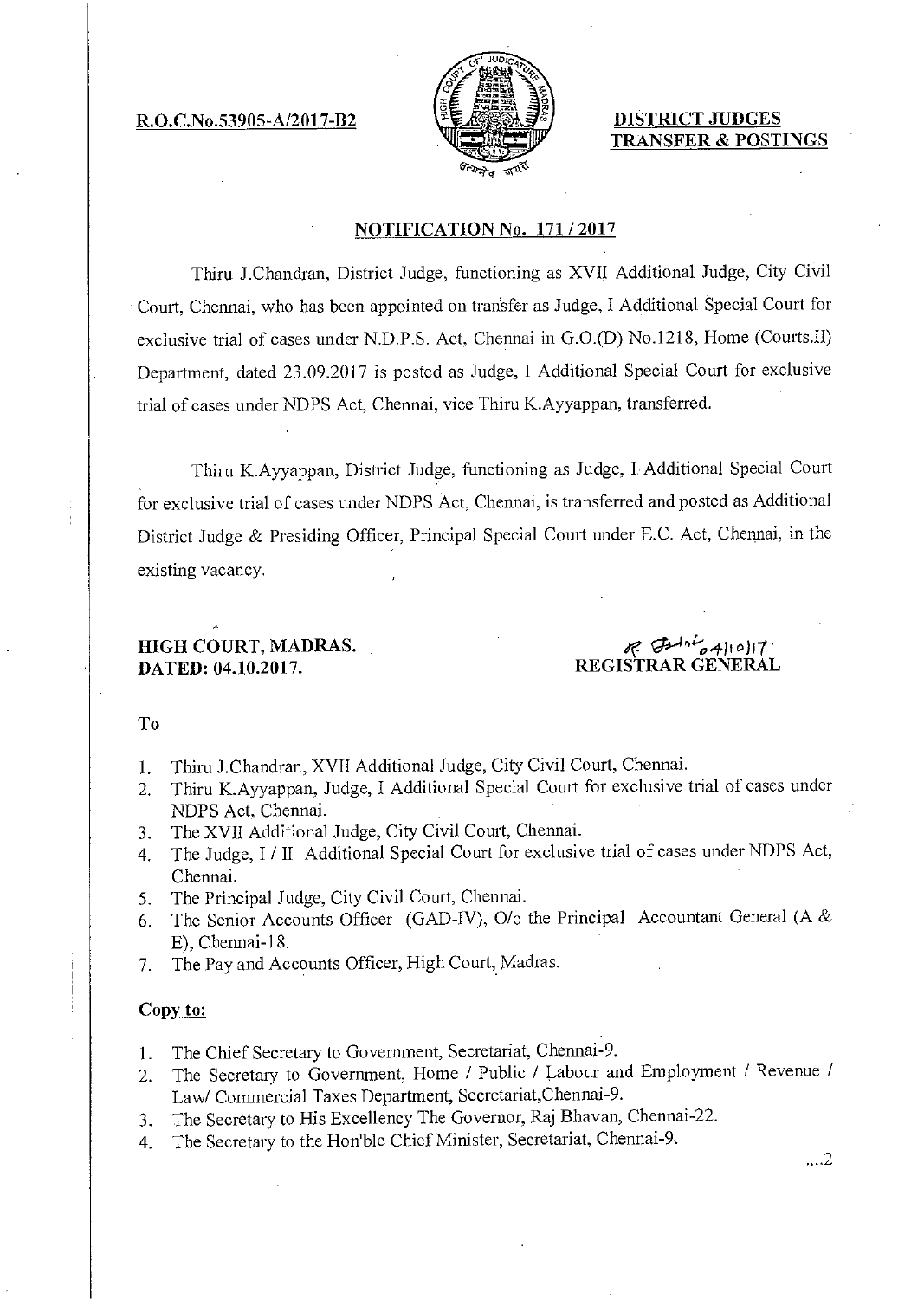- 5. The Registrar (IT-cum-Statistics), High Court, Madras.
- 6. The Director, Tamil Nadu Mediation and Conciliation Centre, High Court, Madras.
- 7. The Registrar (Judicial), High Court, Madras.
- 8. The Registrar (Vigilance), High Court, Madras (12 copies).
- 9. The Registrar (Management), High Court, Madras.
- 10. The Registrar (Special Cell), High Court, Madras.
- 11. The Registrar-cum-Private Secretary to the Hon'ble The Chief Justice, High Court, Madras.
- 12. The Registrar (District Judiciary), High Court, Madras.
- 13. The Additional Registrar -I (Vigilance), High Court, Madras.
- 14. The Registrar (Administration), High Court, Madras.
- 15. The Registrar-cum-Special Officer (Liaisoning), High Court, Madras.
- 16. The Registrar (Recruitment), High Court, Madras.
- 17. The Official Assignee, High Court, Madras.
- 18. The Additional Registrar General, Madurai Bench of Madras High Court, Madurai.
- 19. The Additional Registrar-II (Vigilance), Madurai Bench of Madras High Court, Madurai.
- 20. The Registrar (Judicial), Madurai Bench of Madras High Court, Madurai.
- 21. The Registrar (Administration), Madurai Bench of Madras High Court, Madurai.
- 22. The Additional Registrar (IT & Statistics), Madurai Bench of Madras High Court, Madurai.
- 23. The Director, Tamil Nadu State Judicial Academy, No.30 (95), P.S.K.R.Salai (Greenways Road), R.A.Puram, Chennai-28.
- 24. The Member Secretary, Tamil Nadu State Legal Services Authority, Chennai.
- 25. The Secretary, Tamil Nadu Judicial Officers Association, Chennai.
- 26. The Deputy Director, Regional Centre of Judicial Academy, No.251, Scheme Road, Race Course, Coimbatore - 641 018.
- 27. The Deputy Director, Regional Centre of Tamil Nadu State Judicial Academy, Alagar Koil Road, K.Pudur, Madurai-625 002.
- 28. The Chief Accounts Officer, High Court, Madras.
- 29. The Assistant Registrar, Admn.1I / Admn.III / Admn.IV / Per.Admn. / A.S. / Rules / Computer / Pondicherry, High Court, Madras.
- 30. The Section Officer, 'C' / Computer / 'C1' / 'D' / 'F' / 'G' / Budget / 'B5' / B7 / 'J' / Library / Stationery Sections / Legal Cell / Server Room, High Court, Madras.
- 31. The Technical Director, NIC, High Court, Madras.
- 32. The Record Keeper, A.D. Records, High Court, Madras.

+ Spare 5.

 $135$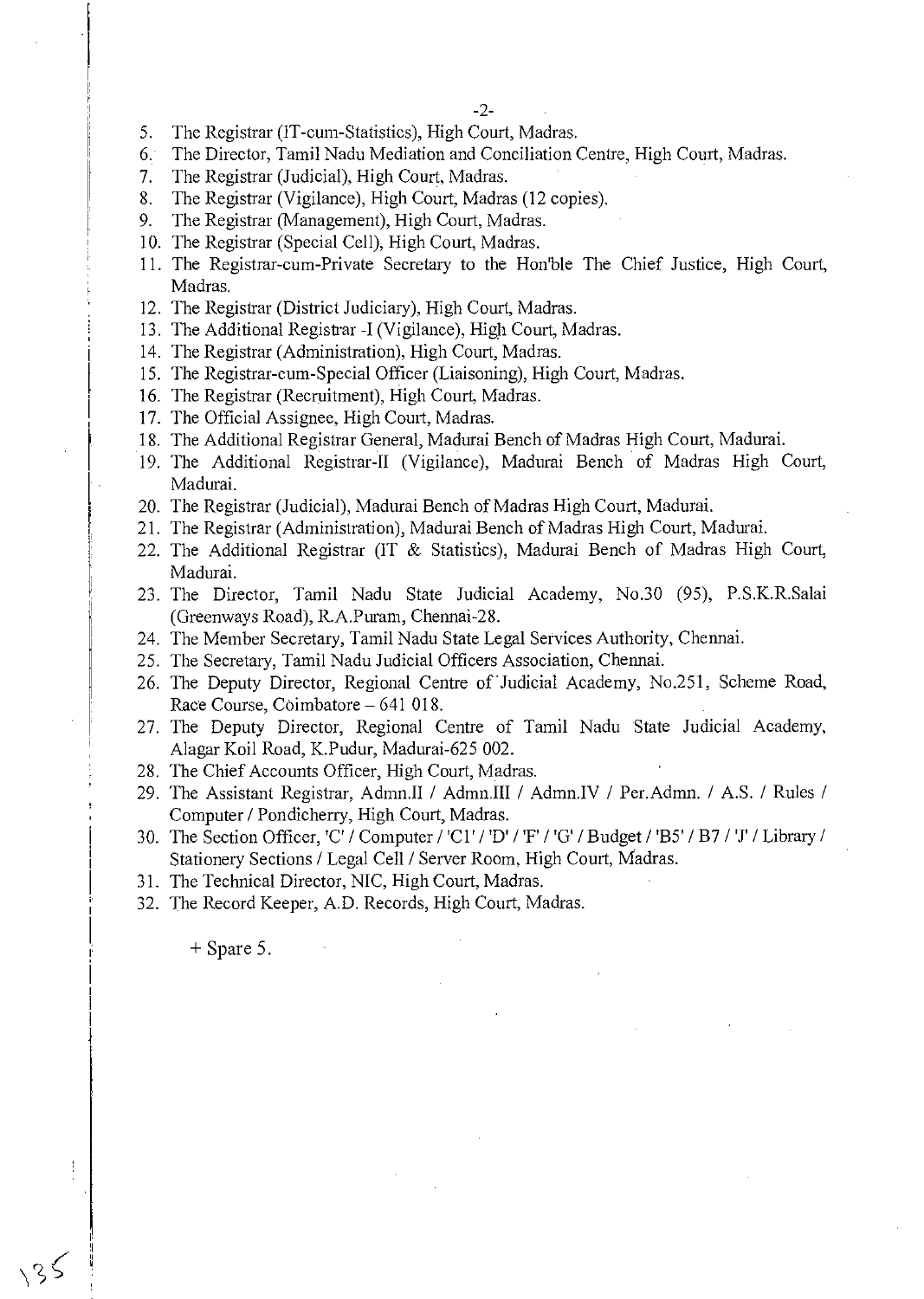R.O.C.No.53905-A/2017-B2

Ċ



## OFFICIAL MEMORANDUM

Sub: Courts and Judges - District Judges - Transfer and Postings -Notification issued - Joining instructions — Issued.

Ref: High Court's Notification No. 171 / 2017, dated: 04.10.2017.

Thiru J.Chandran, District Judge, functioning as XVII Additional Judge, City Civil Court, Chennai, who has been transferred and posted as Judge, I Additional Special Court for exclusive trial of cases under N.D.P.S. Act, Chennai, vide High Court's Notification cited above, is required to hand over charge of his present post to the XVI Additional Judge, City Civil Court, Chennai, immediately, and take charge of the new post from Thiru K.Ayyappan, Judge, I Additional Special Court for exclusive trial of cases under N.D.P.S. Act, Chennai, immediately, on the same day.

On relief, Thiru K.Ayyappan, who has been transferred and posted as Additional District Judge & Presiding Officer, Principal Special Court under E.C. Act, Chennai, vide High Court's Notification cited above, is required to take charge of the new post, immediately, on the same day.

After taking charge of the post of Additional District Judge & Presiding Officer, Principal Special Court under E.C. Act, Chennai, Thiru K.Ayyappan, is required to continue hold full additional charge of the post of Judge, II Additional Special Court for exclusive trial of cases under N.D.P.S. Act, Chennai, until further orders.

The XVI Additional Judge, City Civil Court, Chennai, is required to hold full additional charge of the post of XVII Additional Judge, City Civil Court, Chennai, until further orders.

HIGH COURT, MADRAS. DATED: 04.10.2017.

 $8.5 + \frac{11}{64}$ 10/17 REGISTRAR GENERAL

...2